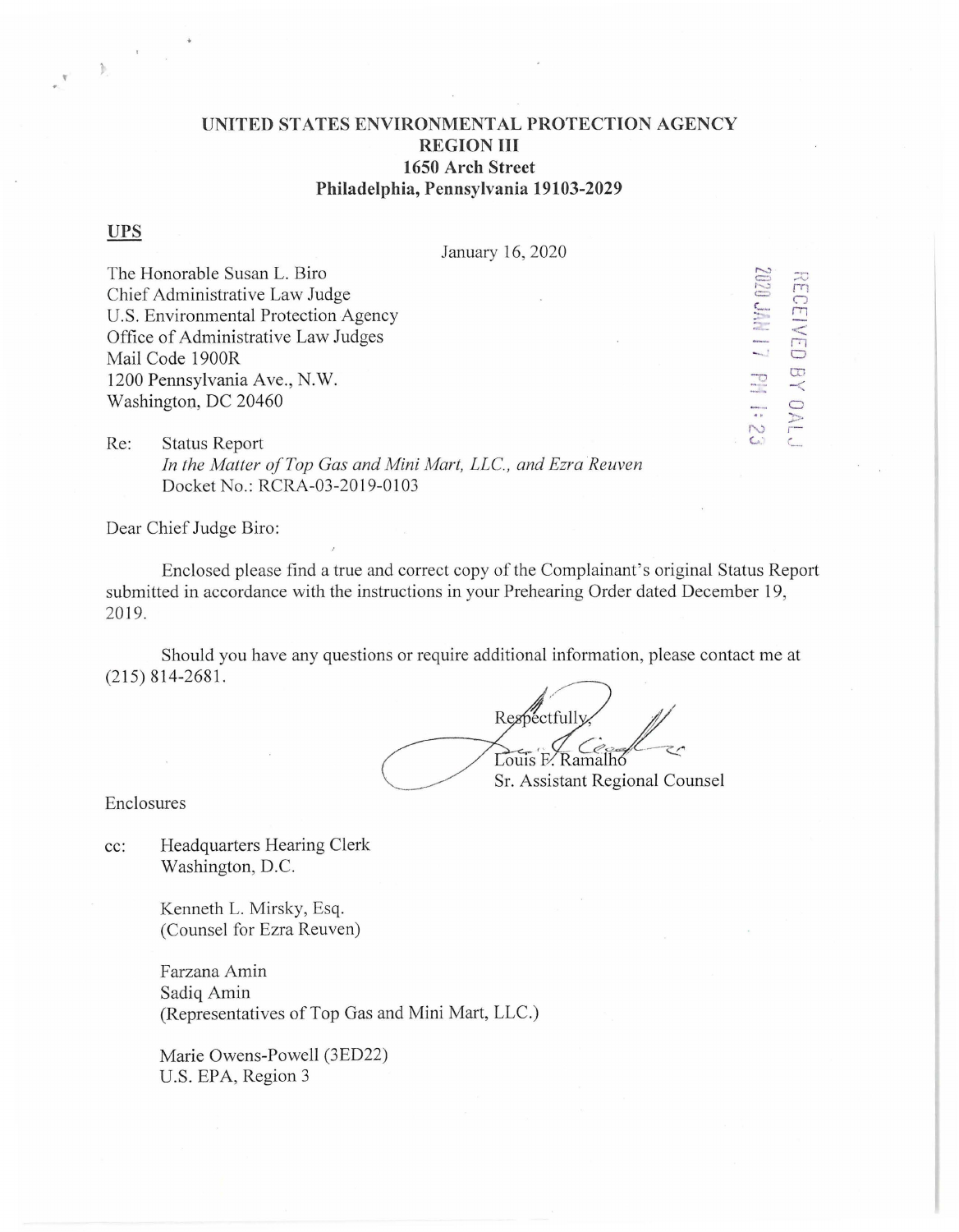# **BEFORE THE UNITED STATES ENVIRONMENTAL PROTECTION AGENCY REGION III**

| In the Matter of:                 |                                      |
|-----------------------------------|--------------------------------------|
| Top Gas and Mini Mart, LLC.       | U.S. EPA Docket Number               |
| 4548 Baltimore Avenue             | RCRA-03-2019-0103                    |
| Philadelphia, PA 19143            |                                      |
|                                   | Proceeding Under Section 9006 of the |
| Ezra Reuven, individually         | Resource Conservation and Recovery   |
| 301 South 48 <sup>th</sup> Street | Act, as amended, 42 U.S.C. Section   |
| Philadelphia, PA 19139            | 6991e                                |
|                                   |                                      |
| RESPONDENTS,                      |                                      |
|                                   |                                      |
| Gas Auto Repair and Mini Mart     |                                      |
| 4548 Baltimore Avenue             |                                      |
| Philadelphia, PA 19143            |                                      |
|                                   |                                      |
|                                   |                                      |
| FACILITY.                         |                                      |

## **STATUS REPORT**

Per your request and instructions as stated in the Prehearing Order dated December 19, 2019, Complainant hereby reports on the status of this case.

On January 3, 2020, Complainant held a settlement conference call with Sadiq Amin, the sole member of Top Gas and Mini Mart. LLC., concerning the alleged violations in the Administrative Complaint, Compliance Order and Notice of Opportunity for Hearing filed on September 17, 2019. On January 6, 2020, Complainant held a settlement conference call with Kenneth L. Mirsky, Esq. and his client Ezra Reuven concerning the alleged violations in the Administrative Complaint, Compliance Order and Notice of Opportunity for Hearing filed on September 17, 2019. As of the date of this Status Report, the parties have not reached a settlement in this matter. In addition, Complainant prefers the hearing to be held in Philadelphia, Pennsylvania where the Complainant and both Respondents are located.

*,)--&o1J* 

Þ.

Respectfully submitted. Cessey **Łouis F. Ramalho** 

Sr. Assistant Regional Counsel